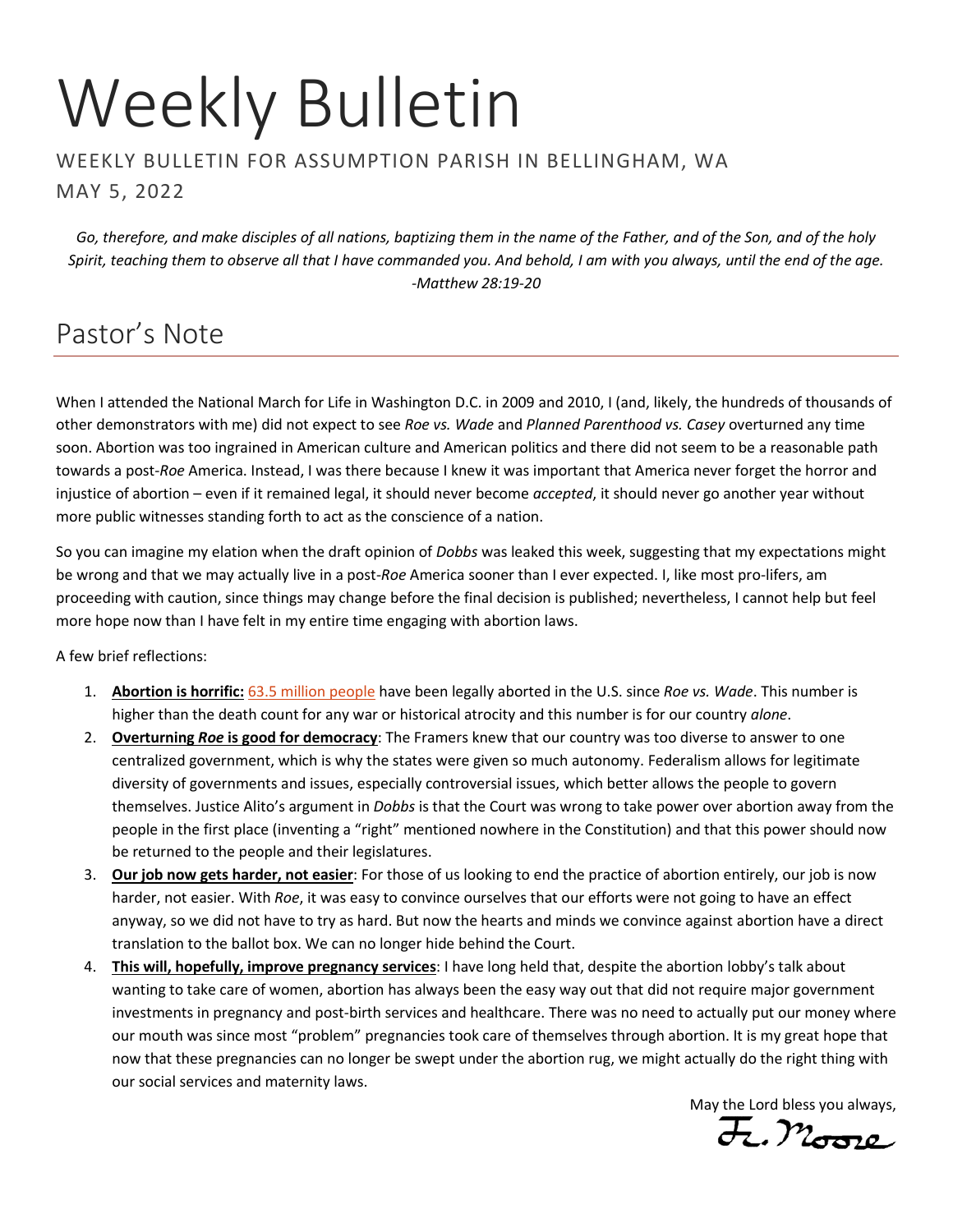## Sponsoring Ukrainian Refugees

Individuals, community groups and parishes can now sponsor Ukrainian refugees to come to the US. For information contact [Chris.Koehler@seattlearch.org.](mailto:Chris.Koehler@seattlearch.org)

# Catholic Relief Services

Catholic Relief Services is helping Caritas teams respond to urgent humanitarian needs inside Ukraine and those fleeing to surrounding countries. No other organization — national or international — is responding at this level or scale. [Click here](https://www.crs.org/stories/global-emergency-update-april-2022) to read more about CRS services.

# Parish News

## Streaming Change

Starting this weekend, we will only be streaming the 5:00 p.m. Mass. The 8:00 a.m. will no longer be live streamed.

## Graduating Seniors

The Ferndale Knights of Columbus each year offer scholarships to graduating seniors who attend the Catholic Churches of Whatcom County. The competition for the scholarships focuses on scholastic achievements, faith and family, service to Church and community and individual need. For more information and applications, ask your local youth leaders or contact Scholarship Chairman, Greg Thomsen at (360) 325-5948 or [gmthomsen@comcast.net.](mailto:gmthomsen@comcast.net)

**\*Deadline is May 20th, 2022. \***

# Walk/Run for Life – 2022

The Walk/Run for Life on Saturday, May 21st, supports the lifesaving work of the Whatcom County Pregnancy Clinic (WCPC). They receive no government funds, and all their services are free. The Walk/Run starts at 8:30am at Grace Church, 3220 Meridian St. You can Walk or Run and raise pledges or sponsor someone who is Walking/Running for Life. Contact Kathy & Joe St. Hilaire, 360-671-4836 or Doddie at the Clinic, 360-671-9057, or sign up online at: [www.walkwcpc.com.](http://www.walkwcpc.com/)

## Rosary Sales

Assumption's Rosary Makers will be selling rosaries in the Gathering Space after all the weekend Masses this weekend, May 7-8, and the weekend of May 21-22. You can also bring rosaries to them for repair, and they accept donations of unwanted rosaries.

# School News

## Appreciation Volunteer Tea

Assumption Catholic School would like to thank all of its volunteers who have worked with the school during the 2021-2022 school year. This includes parents, parishioners, and community members who give their time to make our school everything it is. We want to offer a special thank you to Janis and Brett Jacobs, Jan and Warren Ochs, Amy Moreland, and Susan Roland. All volunteers are invited to our appreciation *Volunteer Tea* on Friday, May 27th from 11:30 to 1:30 pm.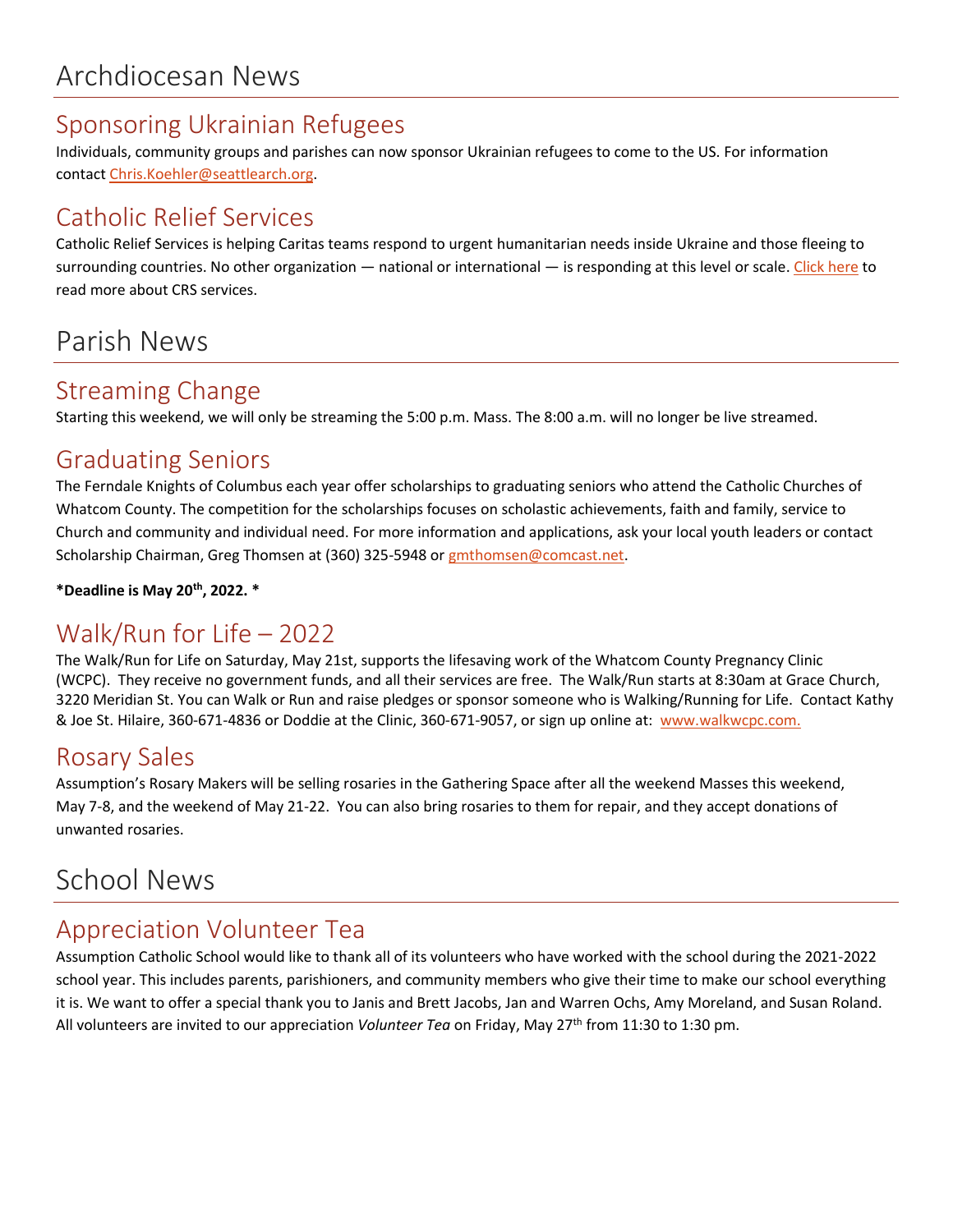# Keepers of the Faith

We are pleased to announce that **Keepers of the Faith**, a gospel singing music group will be returning to Whatcom County. This group of believers has been faithfully proclaiming the word of God through their testimony of music for a number of years and has been an encouragement to so many. The live concert will be at **Nooksack Valley Reformed Church**, Sunday night, May 15 at 6:30pm. Doors open at 5:30pm. The church is located at 602 East 2<sup>nd</sup> St, Nooksack, WA 98276. Free admission/freewill offering. Refreshments following. For more information call Donna at 360-966-6165

Also please mark your calendars for Liberty Gospel Concert, October 15,6:00pm at Faith Community Church, Lynden. Details to follow. For more information contact us at 360-224-4815

# Upcoming

#### Events

- **Friday, May 6**
	- o 4:00 pm First Friday Confessions
- **Saturday, May 7**
	- o 4:00 pm Rosary Prayer, Church
- **Sunday, May 8 (Mother's Day)**
	- o 9:00 am Coffee Hour, Gym
	- o 11:00 am Coffee Hour, Gym
- **Friday, May 13**
	- o 10:30 am Funeral (Robert Logan)
- **Sunday, May 15**
	- o 9:00 am Coffee Hour, Gym
	- o 11:00 am Coffee Hour, Gym

## Sanctuary Lamp Candle

**This week the candle burns for:** Larry Wilcox

#### Intentions

- **Saturday, May 7**
	- o 5:00 pm, All Mothers
- **Sunday, May 8**
	- o 8:00 am, All Mothers
	- o 10:00 am, Pro Populo
	- o 12:30 pm, Todas las Mamas
- **Tuesday, May 10**
	- o 5:30 pm, Peggy Sullivan, RIP
- **Wednesday, May 11**
	- o 7:15 am, Ann Reilly Welly, RIP
- **Thursday, May 12**
	- o 7:15 am, Jesse Flores, RIP
- **Friday, May 13**
	- o 8:15 am, Rosalinda Barrett, SI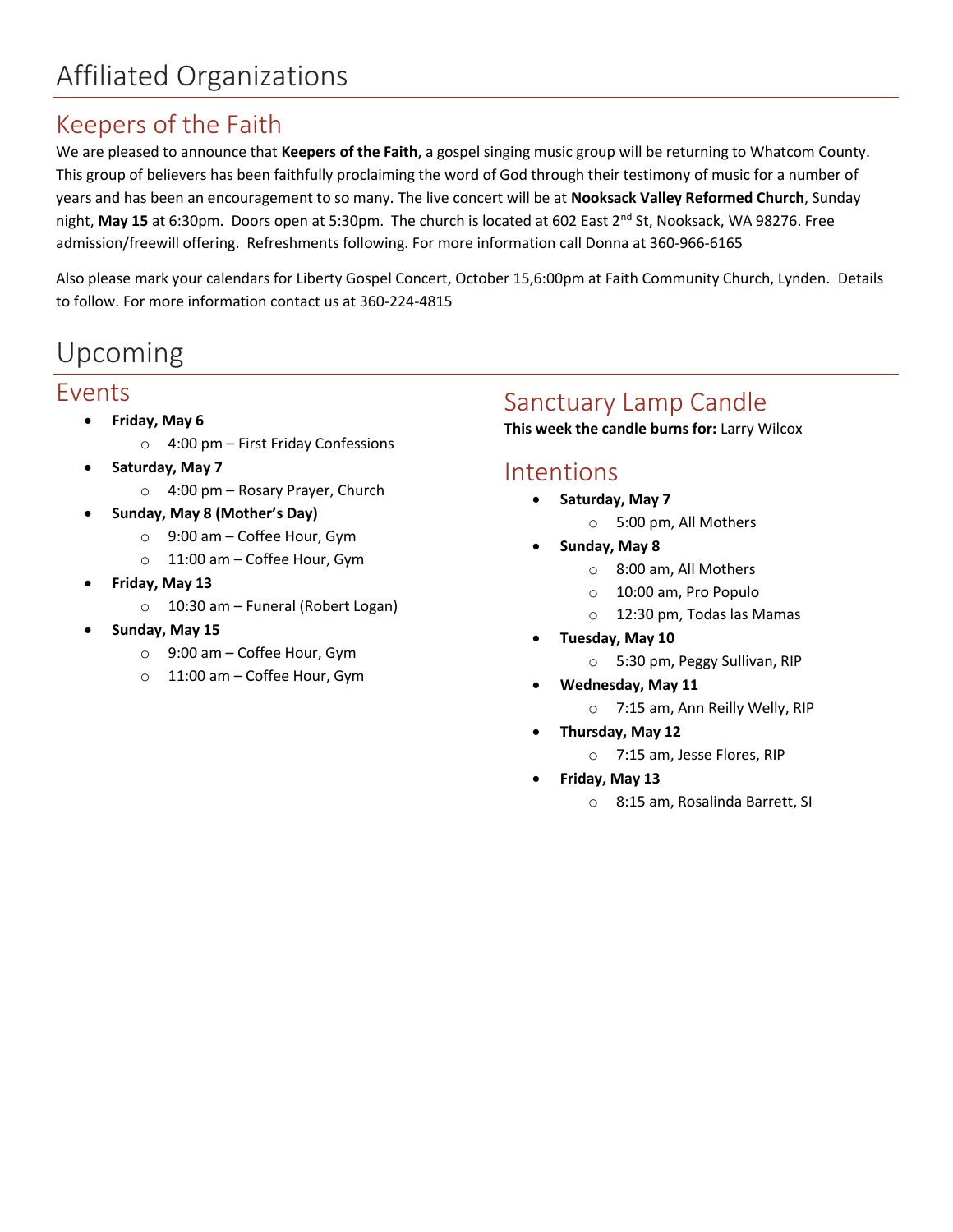# Boletín semanal

#### BOLETÍN SEMANAL DE LA PARROQUIA DE LA ASUNCIÓN EN BELLINGHAM, WA MAYO DE 5 DE 2022

*Vayan, pues, y hagan discípulos de todas las naciones, bautizándolos en el nombre del Padre y del Hijo y del Espíritu Santo, enseñándoles a guardar todo lo que les he mandado; y ¡recuerden! Yo estoy con ustedes todos los días, hasta el fin del mundo. -Mateo 28, 19-20*

# Nota del Pastor

Cuando asistí a la Marcha Nacional por la Vida en Washington D.C. en 2009 y 2010, yo (y, probablemente, los cientos de miles de otros manifestantes conmigo) no esperaba ver *Roe vs. Wade y Planned Parenthood vs. Casey* anulados en el corto plazo. El aborto estaba demasiado arraigado en la cultura y la política estadounidenses y no parecía haber un camino razonable hacia una América post-*Roe*. En cambio, estuve allí porque sabía que era importante que Estados Unidos nunca olvidara el horror y la injusticia del aborto; incluso si seguía siendo legal, nunca debería ser *aceptado*, nunca debería pasar otro año sin que más testigos públicos se presentaran para actuar como la conciencia de una nación.

Así que pueden imaginar mi euforia cuando se filtró el borrador de la opinión de *Dobbs* esta semana, sugiriendo que mis expectativas podrían estar equivocadas y que en realidad podríamos vivir en una América post-*Roe* antes de lo que esperaba. Yo, como la mayoría de la pro-vida, estoy procediendo con precaución, ya que las cosas pueden cambiar antes de que se publique la decisión final; sin embargo, no puedo evitar sentir más esperanza ahora de la que he sentido en todo mi tiempo participando en las leyes del aborto.

Unas breves reflexiones:

- 1. **El aborto es horrible:** 63.5 millones de personas han sido abortadas legalmente en los Estados Unidos desde *Roe vs. Wade*. Este número es más alto que el recuento de muertes para cualquier guerra o atrocidad histórica y este número es solo para nuestro país.
- 2. **Derrocar a Roe es bueno para la democracia:** los redactores sabían que nuestro país era demasiado diverso para responder a un gobierno centralizado, razón por la cual a los estados se les dio tanta autonomía. El federalismo permite una diversidad legítima de gobiernos y temas, especialmente temas controvertidos, lo que permite que la gente se gobierne a sí misma. El argumento del juez Alito en *Dobbs* es que la Corte se equivocó al quitarle el poder sobre el aborto a la gente en primer lugar (inventando un "derecho" mencionado en ninguna parte de la Constitución) y que este poder ahora debería ser devuelto al pueblo y sus legislaturas.
- 3. **Nuestro trabajo ahora se vuelve más difícil, no más fácil:** para aquellos de nosotros que buscamos poner fin a la práctica del aborto por completo, nuestro trabajo ahora es más difícil, no más fácil. Con *Roe*, fue fácil convencernos de que nuestros esfuerzos no iban a tener un efecto de todos modos, por lo que no tuvimos que esforzarnos tanto. Pero ahora los corazones y las mentes que convencemos contra el aborto tienen una traducción directa a las urnas. Ya no podemos escondernos detrás de la Corte.
- 4. **Con suerte, esto mejorará los servicios de embarazo:** durante mucho tiempo he sostenido que, a pesar de que el lobby del aborto habla de querer cuidar a las mujeres, el aborto siempre ha sido la salida fácil que no requirió grandes inversiones gubernamentales en servicios y atención médica para el embarazo y después del parto. No había necesidad de poner nuestro dinero donde estaba nuestra boca, ya que la mayoría de los embarazos "problemáticos" se cuidaban a sí mismos a través del aborto. Es mi gran esperanza que ahora que estos embarazos ya no pueden ser barridos bajo la alfombra del aborto, podamos hacer lo correcto con nuestros servicios sociales y leyes de maternidad.

Bendiciones en el Señor,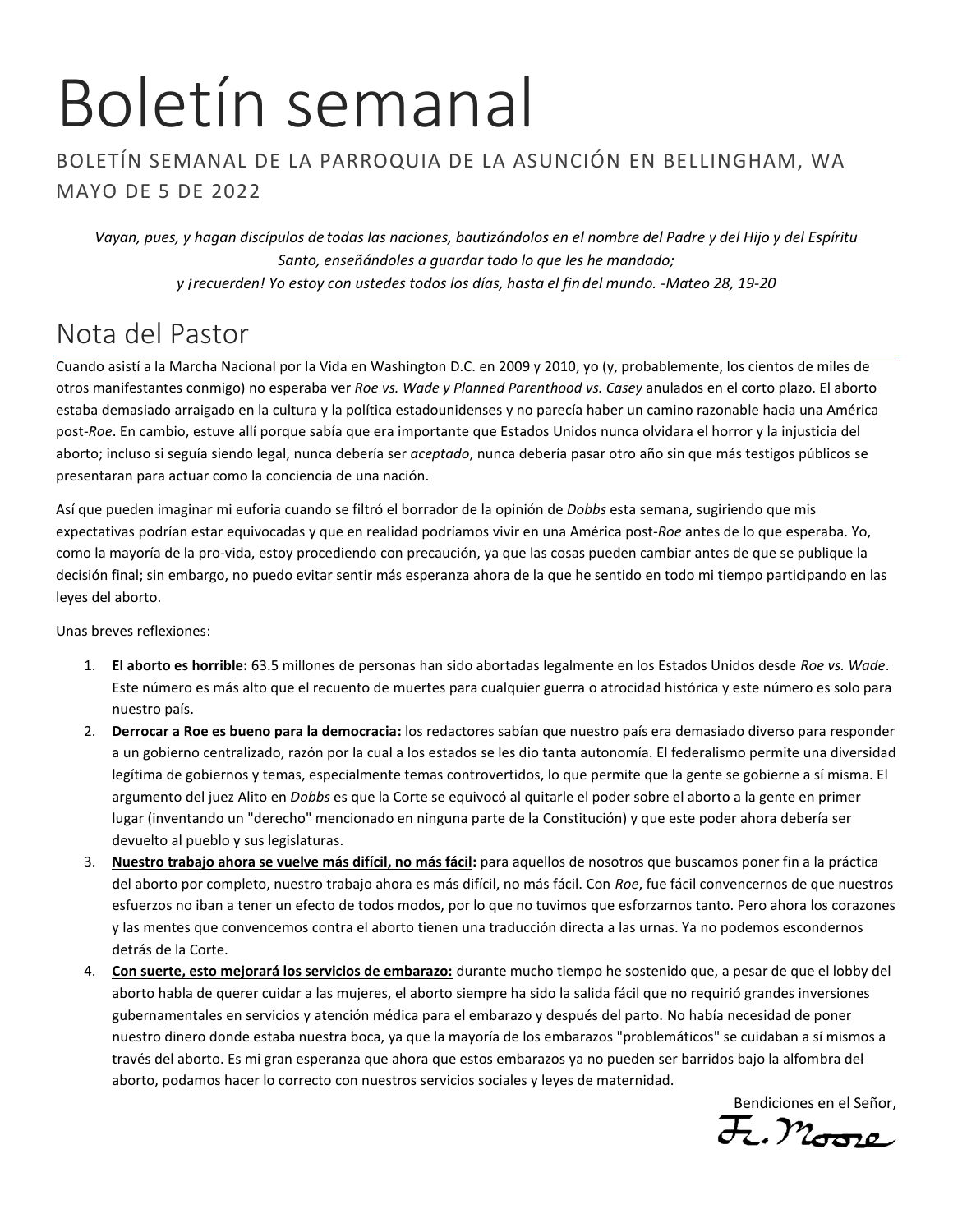# Patrocinando a los refugiados ucranianos

Individuos, grupos comunitarios y parroquias ahora pueden patrocinar a los refugiados ucranianos para que vengan a los Estados Unidos. Para más información contactar [Chris.Koehler@seattlearch.org.](mailto:Chris.Koehler@seattlearch.org)

# Servicios de Ayuda Católica

Catholic Relief Services está ayudando a los equipos de Caritas a responder a las necesidades humanitarias urgentes dentro de Ucrania y a aquellos que huyen a los países vecinos. Ninguna otra organización, nacional o internacional, está respondiendo a este nivel o escala. Haga clic [aquí](https://www.crs.org/stories/global-emergency-update-april-2022) (en ingles) para leer más sobre los servicios de CRS.

# Noticias Parroquiales

## Cambio de transmisión

A partir de este fin de semana, solo transmitiremos la misa de las 5:00 p.m. Las 8:00 a.m. ya no se transmitirán en vivo.

## Graduados seniors

Los Caballeros de Colón de Ferndale cada año ofrecen becas a los estudiantes de último año que se gradúan y asisten a las Iglesias Católicas del Condado de Whatcom. La competencia para las becas se centra en los logros escolares, la fe y la familia, el servicio a la Iglesia y la comunidad y las necesidades individuales. Para obtener más información y solicitudes, pregunte a sus líderes juveniles locales o comuníquese con el presidente de becas, Greg Thomsen al (360) 325-5948 o [gmthomsen@comcast.net.](mailto:gmthomsen@comcast.net)

**\*La fecha límite es el 20 de mayo de 2022. \*** 

# Camina/Corre por la Vida – 2022

La Caminata / Carrera por la Vida del sábado 21 de mayo apoya el trabajo de salvar vidas de la Clínica de Embarazo del Condado de Whatcom (WCPC). No reciben fondos del gobierno, y todos sus servicios son gratis. La caminata / carrera comienza a las 8:30 am en Grace Church, 3220 Meridian St. Puede caminar o correr y levantar promesas o patrocinar a alguien que esté caminando / corriendo por la vida. Comuníquese con Kathy & Joe St.Hilaire, 360-671-4836 o Doddie en la Clínica, 360-671-9057, o regístrese en línea en: [www.walkwcpc.com](http://www.walkwcpc.com/) (en inglés).

## Ventas de Rosarios

Los Fabricantes de Rosarios de Asunción venderán rosarios en el Espacio de Reunión después de todas las misas de fin de semana este fin de semana, del 7 al 8 de mayo, y el fin de semana del 21 al 22 de mayo. También puede llevarles rosarios para su reparación, y aceptan donaciones de rosarios no deseados.

# Noticias de la escuela

## Té voluntario de agradecimiento

La escuela Católica de la Asunción desea agradecer a todos sus voluntarios que han trabajado con la escuela durante el año escolar 2021-2022. Esto incluye a los padres, feligreses y miembros de la comunidad que dan su tiempo para hacer de nuestra escuela todo lo que es. Queremos ofrecer un agradecimiento especial a Janis y Brett Jacobs, Jan y Warren Ochs, Amy Moreland y Susan Roland. Todos los voluntarios están invitados a nuestro agradecimiento *Te de Voluntario* el viernes 27 de mayo de 11:30 a 1:30 pm.